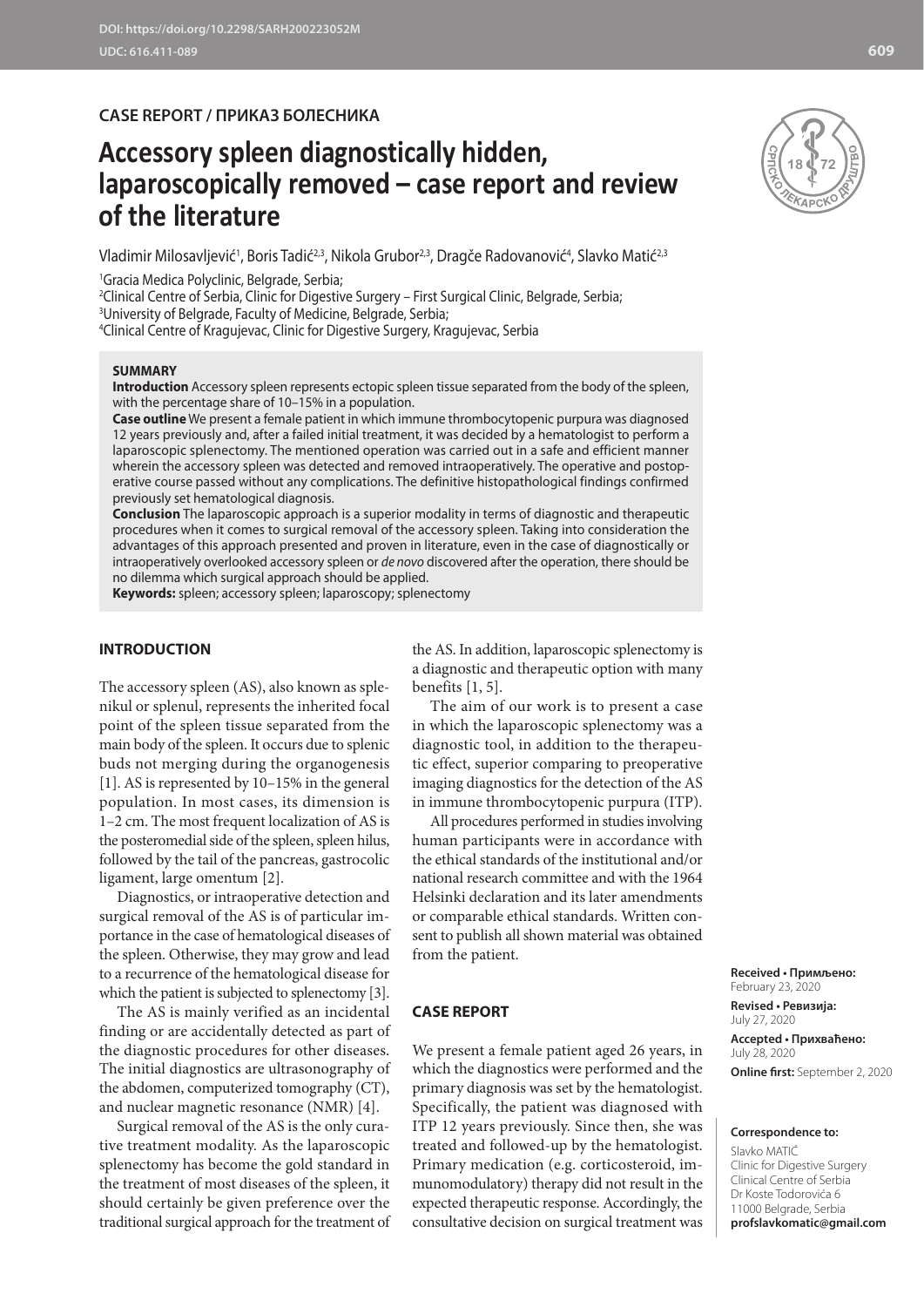

**Figure 1.** The appearance of the preoperative computed tomography examination



Figure 2. The appearance of the accessory spleen identified intraoperatively (arrow)



**Figure 3.** The appearance of the endo-stapler used for hilum of the spleen

made by the hematologist and the surgeon. The laparoscopic splenectomy was to be done.

Upon admission to the clinic, the patient underwent the preoperative CT of the abdomen, where the spleen of normal size was seen, with a diameter of 110 mm in the craniocaudal direction (Figure 1). The patient was set on an operating table in the right lateral position. After adequate



**Figure 4.** The appearance of the spleen removed from the abdomen in fragments



**Figure 5.** Image of the accessory spleen specimen

preoperative preparation under general endotracheal anesthesia, initially, an artificial pneumoperitoneum was created by using the Veress needle. A port for the laparoscope was placed infraumbilically, and after introducing the camera with a (30°) folded angle, the other working ports were placed in typical locations for the operation. The inspection of the abdomen did not indicate any anomalies. During the mobilization of the spleen, in close proximity to the hilus, an AS of about 1 cm in diameter was identified intraoperatively (Figure 2), which had not been seen at the previous diagnostics. With the use of a bipolar electrosurgical device (LigaSure, Medtronic, Minneapolis, MN, USA) it was entirely removed. Next, we started the liberation and complete mobilization of the spleen by the cutting of splenic ligaments and of short gastric vessels, also with the use of the LigaSure device. Hilus of the spleen was managed by an endovascular stapler with staple feed (Figure 3). After the management of vascular structures of the hilus, the spleen was completely released and placed into a polythene bag for extraction, within which we performed an instrumental destruction of the spleen, which was completely removed from the abdomen in fragments (Figure 4). А silicone abdominal drain was placed in the left subphrenic space, the gas was sucked out and operative incisions were reconstructed by anatomical layers. The prepared AS was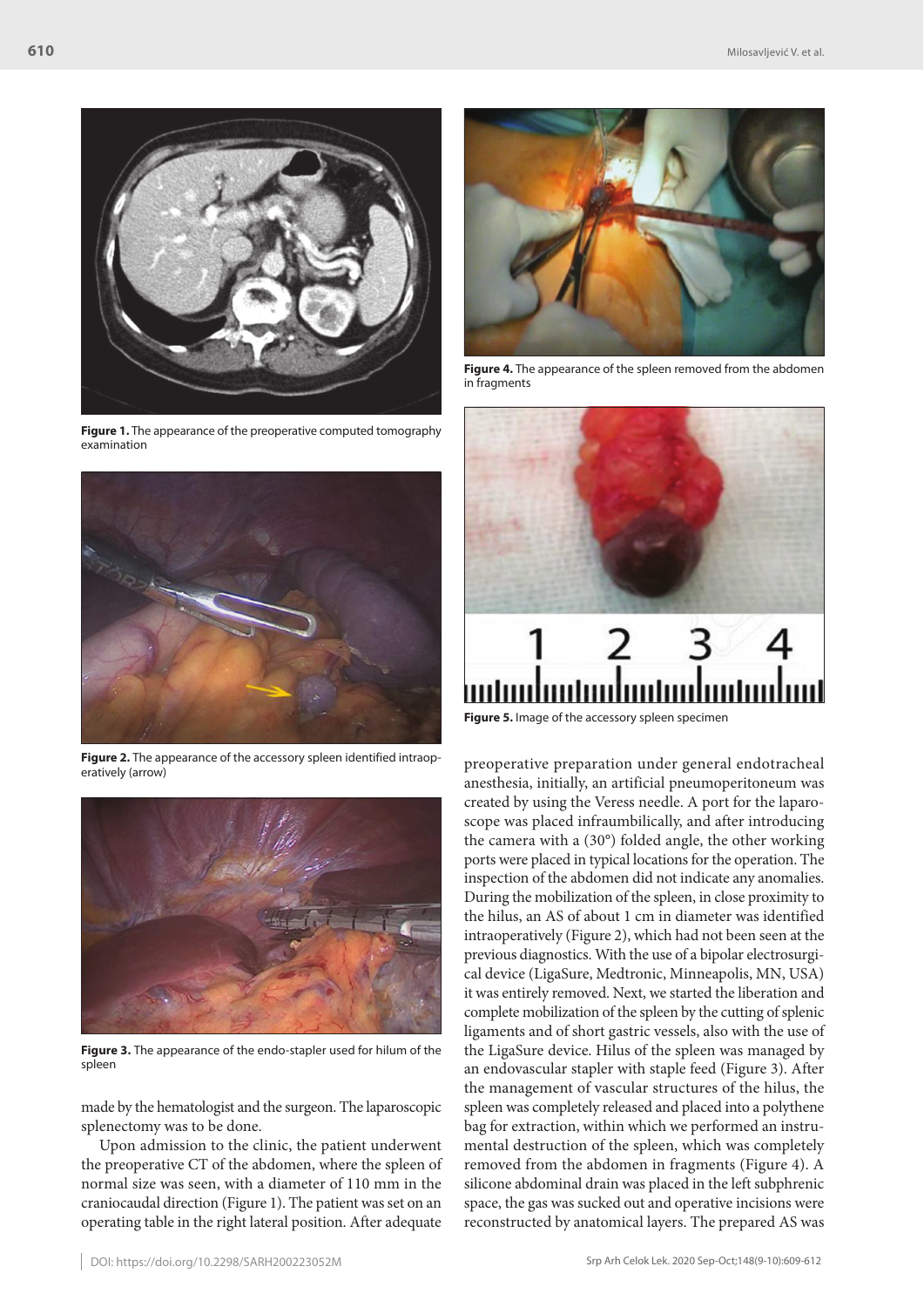removed entirely from the abdomen (Figure 5) and, with the other fragments of the spleen, was sent for definitive histopathological verification.

The operative and postoperative course was uneventful. The abdominal drain was removed during the second postoperative day, the patient was released from the clinic three days after the surgery with prescribed antibiotic prophylaxis and mandatory postsplenectomy immunization according to the current literature guidelines and according to the guidelines for the prevention of postsplenectomy infections [6, 7].

One month after the operation, a follow-up abdominal ultrasound examination showed normal findings, as did an NMR examination performed six months post-surgery. At the moment of writing the report, the patient is still being followed-up and is monitored by the hematologist.

Definitive histopathological findings of the revised spleen tissue confirmed that there were changes that indicated immune thrombocytopenic purpura.

## **DISCUSSION**

The AS represents ectopic splenic tissue that is separated from the spleen. AS occurs because of that splenic buds placed in dorsal mesogastrium do not merge during the fifth week of embryonic organogenesis [1]. The most common localization of the AS is near the hilum and vascular pedicles of the spleen, the tail of the pancreas, followed by left testicle or ovary due to splenogonadal fusion. It can often be found in the large or small omentum, mesentery of the small intestine, along the greater curvature of the stomach, in the Douglas space, and so on [2, 8, 9].

In the case that we present, AS was positioned near the hilum of the spleen.

Regarding the size and number, AS generally are smaller than 2 cm, rarely can be up to 4 cm in size, and everything bigger than this represents a rare occurrence. Generally, only one AS occurs, two are very rare occurrences, and a larger number is extremely rare [4].

The AS is generally discovered as an incidental finding in the framework of various diagnostic tests that rely on ultrasound, CT, NMR, abdominal scintigraphy, and other tests. Even though previously mentioned modern diagnostic methods are in use, a number of AS remain diagnostically unrecognized [4, 8].

Hematological disorders of the spleen, namely ITP, represent approximately 65% of all indications for splenectomy.

#### **REFERENCES**

- Fieldman L, Munshi A, Al-Mahroos M, Fried G. The Spleen. Maingot's abdominal operations. 13th ed. New York: McGraw-Hill; 2019. p. 1239–49.
- 2. Gill N, Nasir A, Douglin J, Pretterklieber B, Steinke H, Pretterklieber M, et al. Accessory Spleen in the Greater Omentum: Embryology and Revisited Prevalence Rates. Cells Tissues Organs. 2017;203(6):374–8.
- 3. Adrian PE, Eduardo TM. Spleen. In: Brunicardi FC, Andersen DK, Billiar TR, Dunn DL, Hunter JG, editors. Schwartz's principles of surgery. Tenth edition. New York: McGraw-Hill Education; 2015. p. xviii, 2069.

These are the patients among which the AS is the most common finding during the diagnostic tests [10]. Detection of AT in hematological patients demands the utmost caution and is of great importance because of the fact that it is very important to detect it and perform a surgical removal; otherwise it can grow and take over the function of the spleen, which leads to disease recurrence [5 ,11].

In our case, despite the diagnostics conducted by hematologists, as well as preoperative imaging diagnostics, the AS was not detected, but we verified it intraoperatively.

Splenectomy represents the only modality of treatment in hematology patients. In cases of trauma or benign diseases of the spleen in which splenectomy is indicated, AS should be preserved and left in the abdomen [1, 8].

Laparoscopic splenectomy is the gold standard in the treatment of hematological diseases of the spleen, undoubtedly with all known benefits that are carried by minimally invasive surgical approach. In one of the recent studies, the superiority of it was confirmed, not only in terms of surgical treatment but also in terms of diagnostics. Namely, Koshenkov et al. [5] have published a study in which the results showed that the intraoperative detection of AS during laparoscopic splenectomy was 100%, while the percentage in pre-operative CT diagnosis was 12.5%.

In cases of a diagnostically and intraoperatively overlooked AS, which is detected during the control diagnostic testing, a repeated surgery with laparoscopic approach should certainly be preferred due to validated greater sensitivity and specificity in the AS detection. One should also take into account possible postoperative complications related to the healing of the incision wound in the classical approach, faster recovery, and, finally, a cosmetic effect, which should not be ignored [12, 13, 14].

The AS, mainly as an incidental finding, is mostly diagnosed in hematological diseases of the spleen, which are most frequently encountered as an indication for splenectomy. Using cameras with  $20-30 \times$  optical zoom, a laparoscopic approach represents superior, efficient, and safe modality of detection and of treatment, with extremely rare oversight and low complication rate. In cases where the AS gets overlooked intraoperatively, at reoperation one should not have any dilemma about the approach, in view of the proven benefits of minimally invasive, compared to the classical surgical approach.

**Conflict of interest:** None declared.

- 4. Xu SY, Sun K, Xie HY, Zhou L, Zheng SS, Wang W. Accessory spleen located in the right parietal peritoneum: The first case report. Medicine (Baltimore). 2017;96(38):e7957.
- 5. Koshenkov VP, Pahuja AK, Németh ZH, Abkin A, Carter MS. Identification of Accessory Spleens During Laparoscopic Splenectomy Is Superior to Preoperative Computed Tomography for Detection of Accessory Spleens. JSLS. 2012;16(3):387–91.
- 6. Tahir F, Ahmed J, Malik F. Post-splenectomy Sepsis: A Review of the Literature. Cureus. 2020;12(2):e6898.